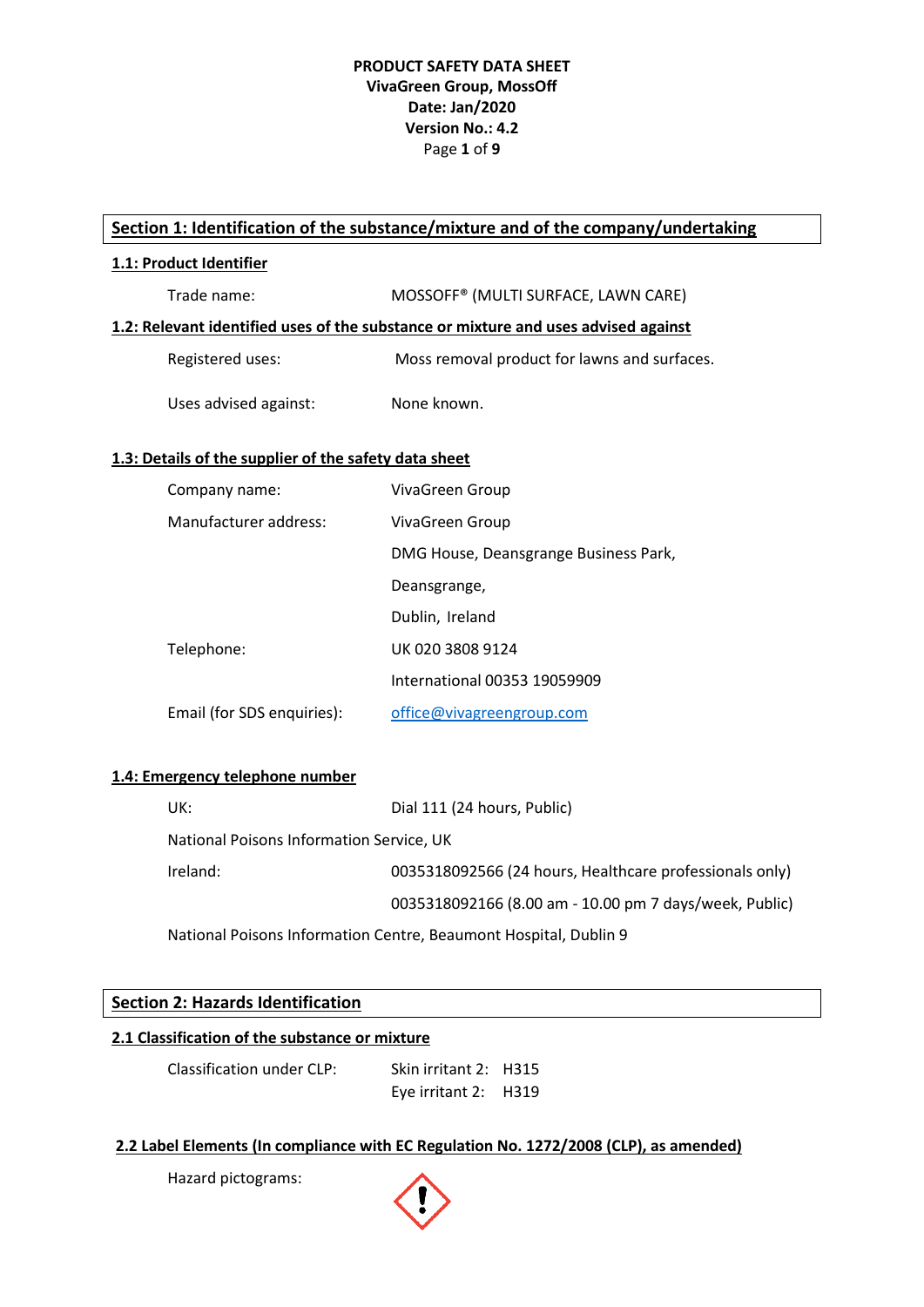# **PRODUCT SAFETY DATA SHEET VivaGreen Group, MossOff Date: Jan/2020 Version No.: 4.2** Page **2** of **9**

Signal word: Warning

## **H-Statements**

| H319 | Causes serious eye irritation |
|------|-------------------------------|
| H315 | Causes skin irritation        |

## **Precautionary-Statements**

| P 102   | Keep out of reach of children                             |
|---------|-----------------------------------------------------------|
| l P 264 | Wash hands thoroughly after use                           |
| l P 280 | Wear protective gloves and eye protection/face protection |

#### **Precautionary-Statement-Response**

| $P305 + P351 +$ | IF IN EYES: Rinse cautiously with water for several minutes. Remove contact |
|-----------------|-----------------------------------------------------------------------------|
| P338            | lenses, if present and easy to do so. Continue rinsing.                     |
| $P337 + P313$   | If eye irritation persists, get medical advice/attention.                   |
| $P302 + P352$   | IF ON SKIN: Wash with plenty of water.                                      |
| $P332 + p313$   | If skin irritation occurs: get medical advice/attention.                    |
| $P362 + P364$   | Take off contaminated clothing and wash before reuse.                       |

#### **2.3 Other hazards**

No other hazards identified.

| Section 3: Composition/information on ingredients |              |                                          |                                        |                |
|---------------------------------------------------|--------------|------------------------------------------|----------------------------------------|----------------|
| <b>CAS No</b>                                     | <b>EC No</b> | <b>Chemical Name</b>                     | Classification*                        | Content%       |
| 79-33-4                                           | 201-196-2    | Lactic acid<br>(2-Hydroxypropanoic acid) | Skin corr. 1: H314<br>Eye dam. 1: H318 | $>0\% < 3\%$   |
| 24634-61-5                                        | 246-376-1    | Potassium sorbate                        | Eye irrit. 2: H319                     | $>0\% < 3.5\%$ |
| 4075-81-4                                         | 223-795-8    | Calcium Propionate                       | Eye irrit. 2: H319                     | $>0\%$ < 2%    |

\*For full text of H statements see Section 16

## **Section 4: First Aid Measures**

# **4.1 Description of first aid measures**

General advice

No known delayed effects.

Following inhalation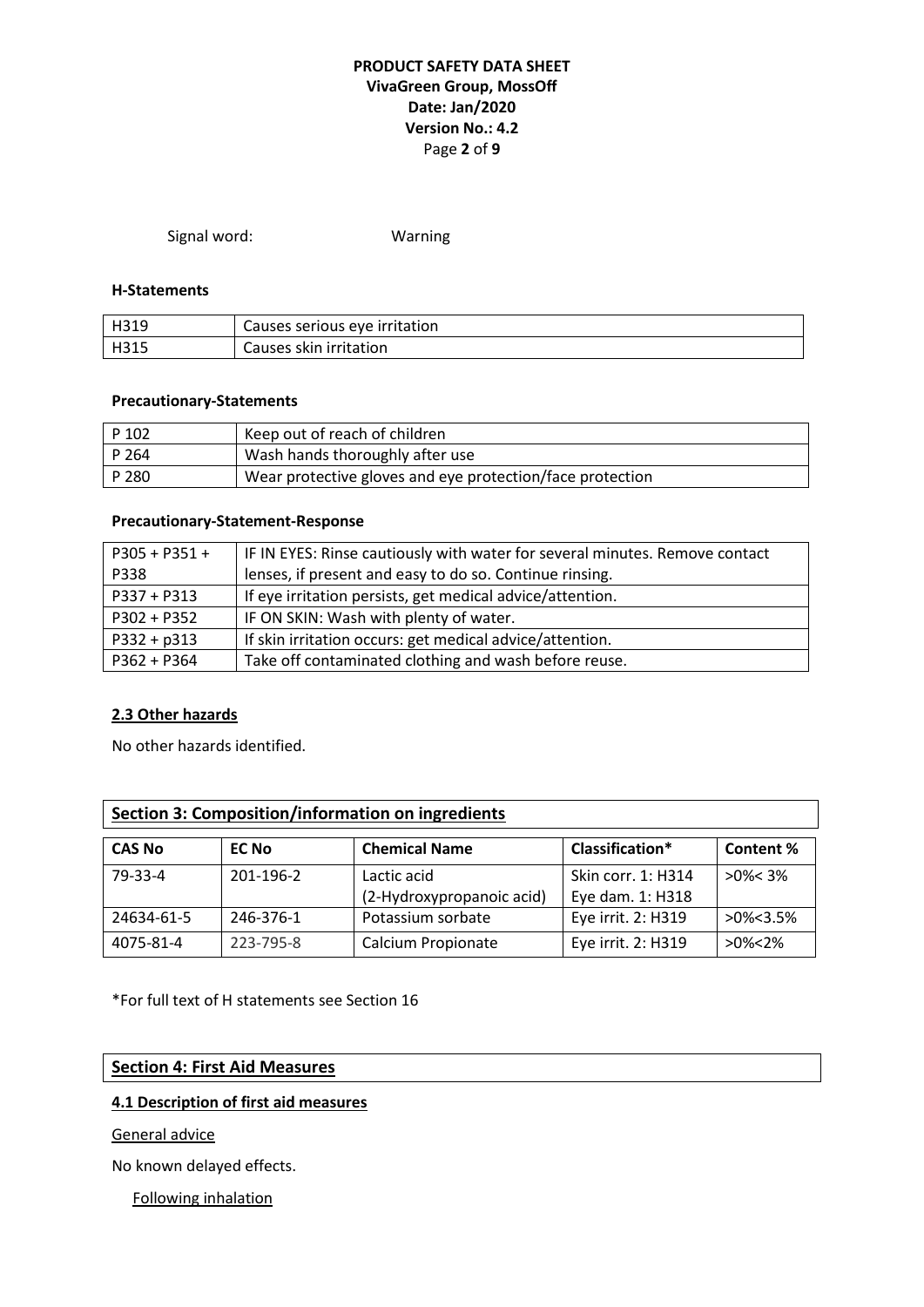## **PRODUCT SAFETY DATA SHEET VivaGreen Group, MossOff Date: Jan/2020 Version No.: 4.2** Page **3** of **9**

Move to fresh air. Obtain medical attention if necessary.

#### Followingskincontact

Carefully wash affected area immediately with plenty of water. Remove contaminated clothing. If necessary, seek medical advice.

## Followingeyecontact

Rinse eyes immediately with plenty of water. Remove contact lenses if safe to do so. Continue rinsing. Seek medical attention.

## Afteringestion

Clean mouth with water and drink plenty of water. Do NOT induce vomiting. Obtain medical attention.

# **4.2 Most important symptoms and effects, both acute and delayed**

The product is not acutely toxic via the oral, dermal or inhalation route. The product is classified as irritating to the skin and eyes. There is no concern for adverse systemic effects.

# **4.3 Indication of any immediate medical attention and treatment needed**

Not applicable. Treat symptomatically.

# **Section 5: Firefighting Measures**

# **5.1 Extinguishing media**

No special procedures are required as the product is an aqueous solution.

Suitable extinguishing media:

Use extinguishing measures that are appropriate for surrounding materials.

Unsuitable extinguishing media:

None known.

# **5.2 Special hazards arising from the substance or mixture**

None

# **5.3 Protection for firefighters**

Fire-fighters should wear appropriate protective equipment.

**Section 6: Accidental release measures**

#### **6.1 Personal precautions, protective equipment and emergency procedures**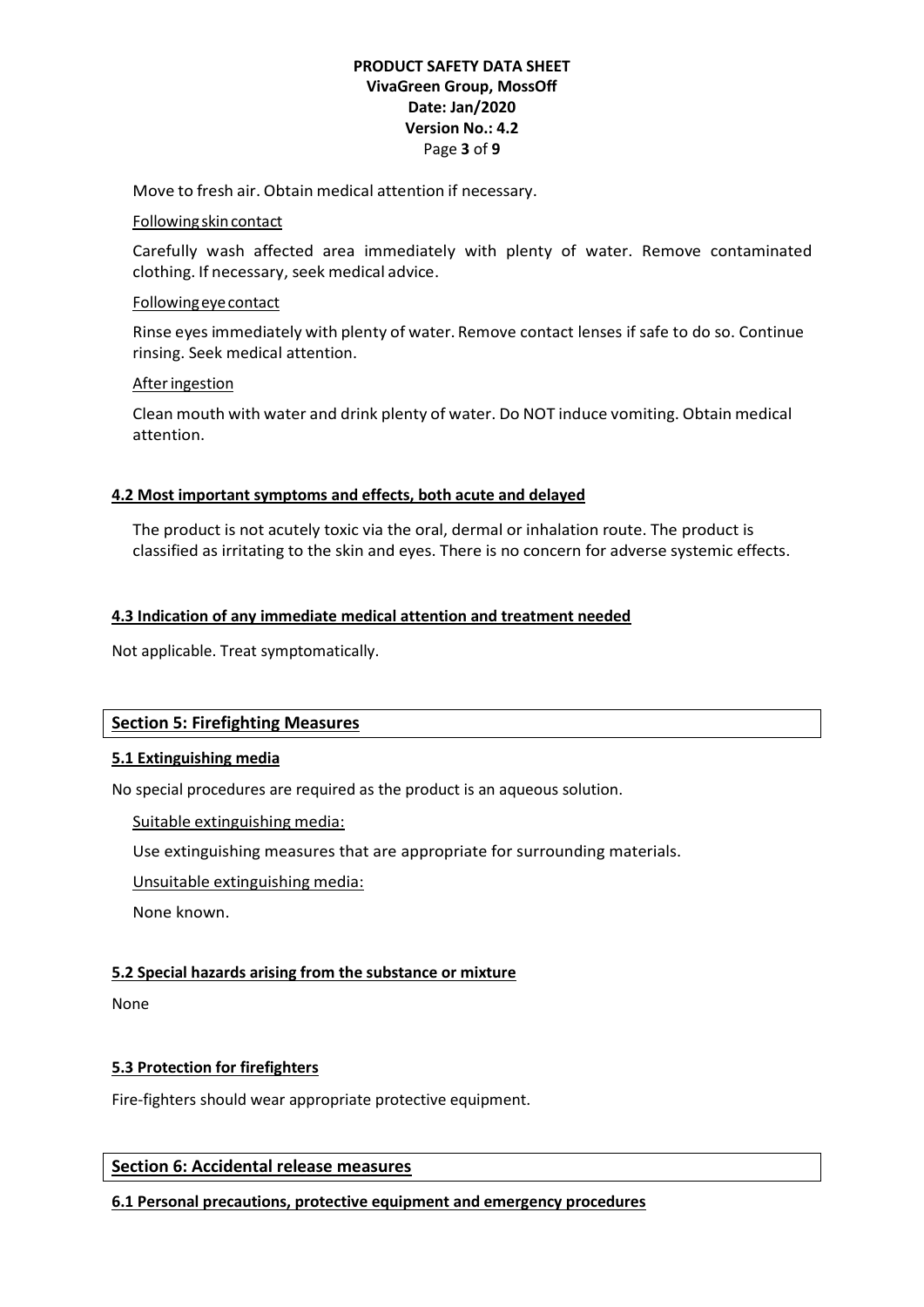# **PRODUCT SAFETY DATA SHEET VivaGreen Group, MossOff Date: Jan/2020 Version No.: 4.2** Page **4** of **9**

When handling product, wear suitable gloves and eye/face protection.

## **6.2 Environmental Precautions**

No special environmental precautions are recommended.

# **6.3 Methods and materials for containment for cleaning up**

After spillage or leakage, remove the waste by flushing with plenty of cold or hot water. Material on floor can be a slipping hazard.

## **Section 7: Handling and Storage**

# **7.1 Precautions for safe handling**

Protective measures:

Avoid contact with skin and eyes where possible.

Advice on general occupational hygiene:

Avoid ingestion and contact with skin and eyes. Handle product in accordance with good industrial hygiene and safety procedures. No drinking, eating and smoking while handling product. Wash hands after use.

# **7.2 Conditions for safe storage, including any incompatibilities**

Store product in cool ventilated area. Specific instructions regarding separation from incompatible products are not relevant.

#### **7.3 Specific end use(s)**

See product use, Section1.2.

# **Section 8: Exposure controls/personal protection**

#### **8.1 Control parameters**

No exposure limits established.

#### **8.2 Exposure controls**

**Eye/face protection:** As the product is classified as irritating to the eyes, it is advised that the consumer wears suitable eye/face protection, such as, tight-fitting goggles with side shields, or widevision full goggles.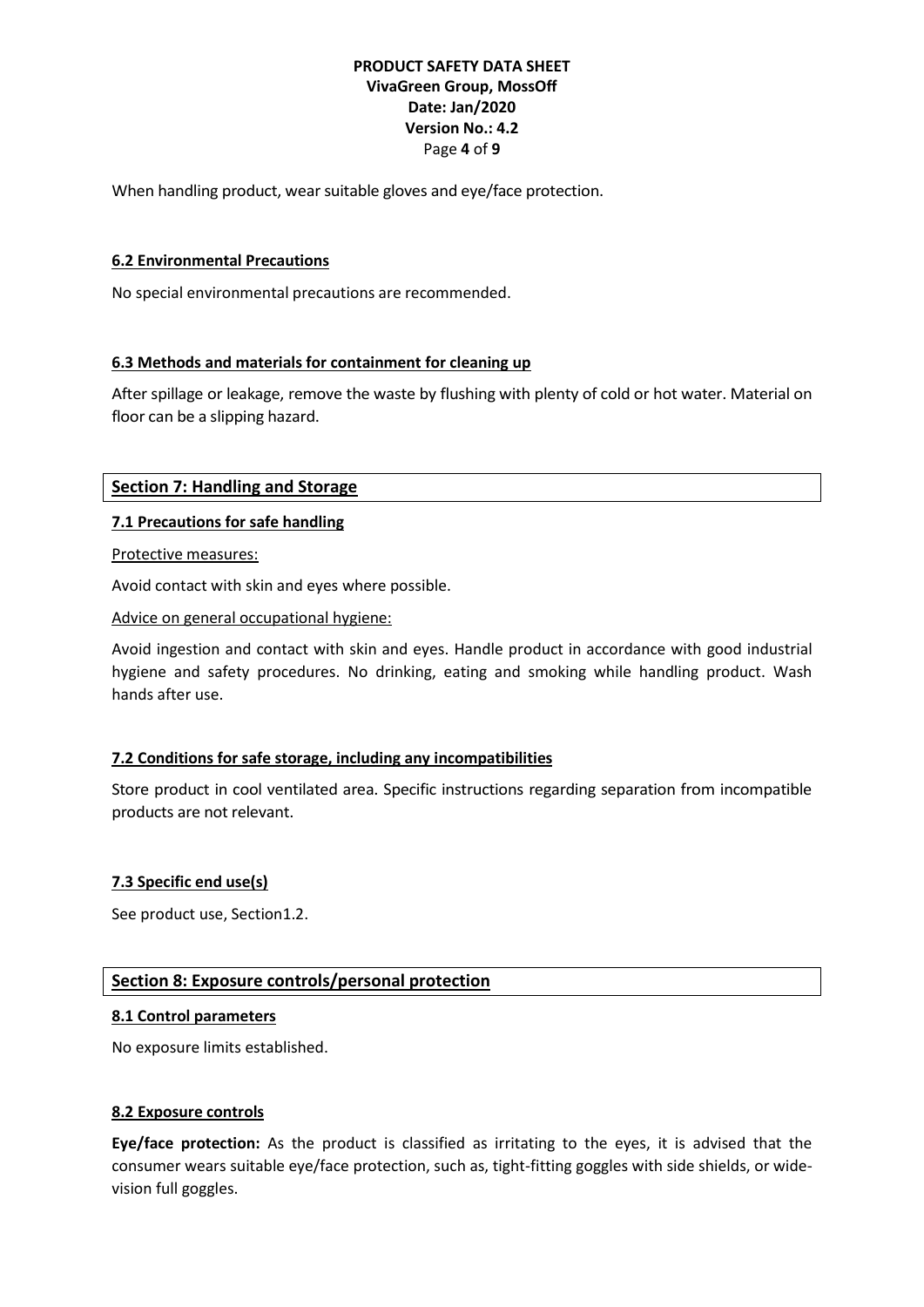## **PRODUCT SAFETY DATA SHEET VivaGreen Group, MossOff Date: Jan/2020 Version No.: 4.2** Page **5** of **9**

**Skin protection:** Since the product is classified as irritating to the skin, it is advised that the consumer wears protective gloves.

## **Section 9: Physical and Chemical Properties**

## **9.1 Information on basic physical and chemical properties**

| Form/state              | Liquid               | <b>Explosion limit</b>           | None explosive             |
|-------------------------|----------------------|----------------------------------|----------------------------|
| Colour                  | Yellowing            | Vapour pressure                  | No data available          |
| Odour                   | Slightly oily        | <b>Vapour density</b>            | No data available          |
| <b>Odour threshold</b>  | No data available    | <b>Relative density</b>          | 1.1 g/ml (20 $^{\circ}$ C) |
| рH                      | 4.4 (diluted in use) | Solubility in water              | Miscible                   |
| <b>Melting point</b>    | No data available    | Part. Coeff. N-octanol/water     | No data available          |
| <b>Freezing point</b>   | No data available    | <b>Auto-ignition temperature</b> | No data available          |
| Initial boiling point   | $105^{\circ}$ C      | <b>Decomposition temperature</b> | No data available          |
| <b>Boiling range</b>    | No data available    | <b>Viscosity</b>                 | No data available          |
| <b>Flash point</b>      | No data available    | <b>Explosive properties</b>      | No data available          |
| <b>Evaporation rate</b> | No data available    | <b>Oxidizing properties</b>      | No data available          |
| Flammability            | No data available    | <b>Specific Gravity</b>          | No data available          |

#### **9.2 Other information**

No data available.

# **Section 10: Stability and Reactivity**

#### **10.1 Reactivity**

No thermal decomposition if used as directed.

#### **10.2 Chemical stability**

Stable under normal conditions of use and storage.

#### **10.3 Possibility of hazardous reactions**

Hazardous reactions will not occur under normal transport or storage conditions.

#### **10.4 Conditions to avoid**

No information available.

## **10.5 Incompatible materials**

No information available.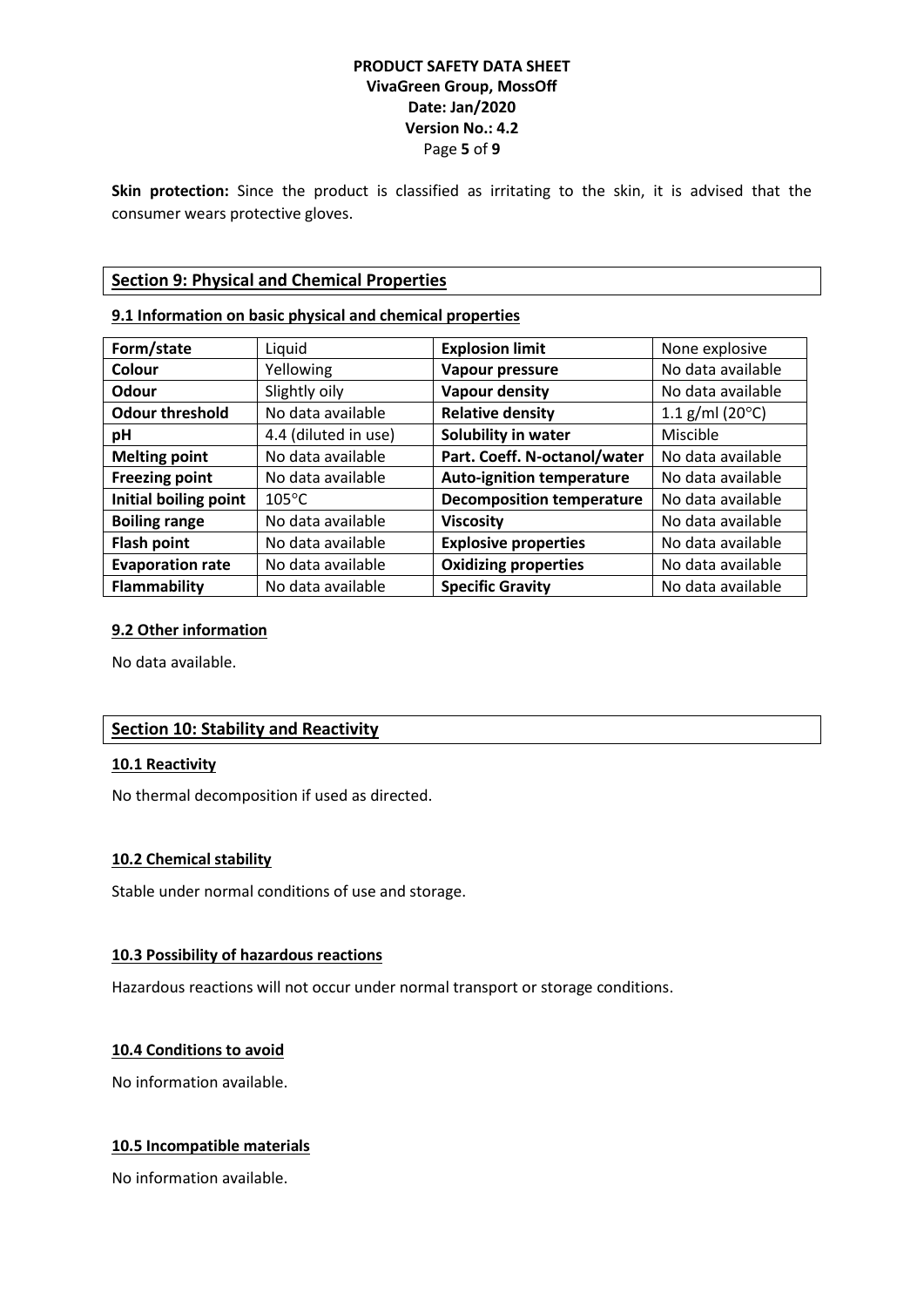## **PRODUCT SAFETY DATA SHEET VivaGreen Group, MossOff Date: Jan/2020 Version No.: 4.2** Page **6** of **9**

## **10.6 Hazardous decomposition products**

In case of compete combustion, the decomposition products nitrogen oxides  $(NO_x)$ , carbon dioxide  $(CO<sub>2</sub>)$  and water  $(H<sub>2</sub>O)$  are formed.

## **Section 11: Toxicological Information**

## **11.1 Information on toxicological effects**

This product does not contain any toxic ingredients. No health effects are expected from normal use when following the correct directions for use.

| <b>Acute Toxicity</b>                                                                      | Not classified                          |
|--------------------------------------------------------------------------------------------|-----------------------------------------|
| Eye damage/irritation:<br>Skin corrosion/irritation:<br>Respiratory or Skin sensitisation: | Eye irritant 2<br>Skin Irritant 2<br>No |
| STOT (single exposure):<br>STOT (repeated):                                                | Not determined<br>Not determined        |
| Germ cell mutagenicity:                                                                    | Not determined                          |
| Carcinogenicity:                                                                           | Not determined                          |
| Reproductive and lactation toxicity:                                                       | Not determined                          |
| Aspiration hazard:                                                                         | Not determined                          |

#### **General remarks**

The product was classified on the basis of the calculation procedure of the CLP Regulation. Toxicological data on the complete product is not available.

#### **Section 12: Ecological Information**

#### **12.1 Toxicity**

#### **General remarks**

The product was classified on the basis of calculation procedure of the CLP Regulation. Ecological data of complete product are not available.

#### **12.2 Persistence and degradability**

No information available.

#### **12.3 Bio accumulative potential**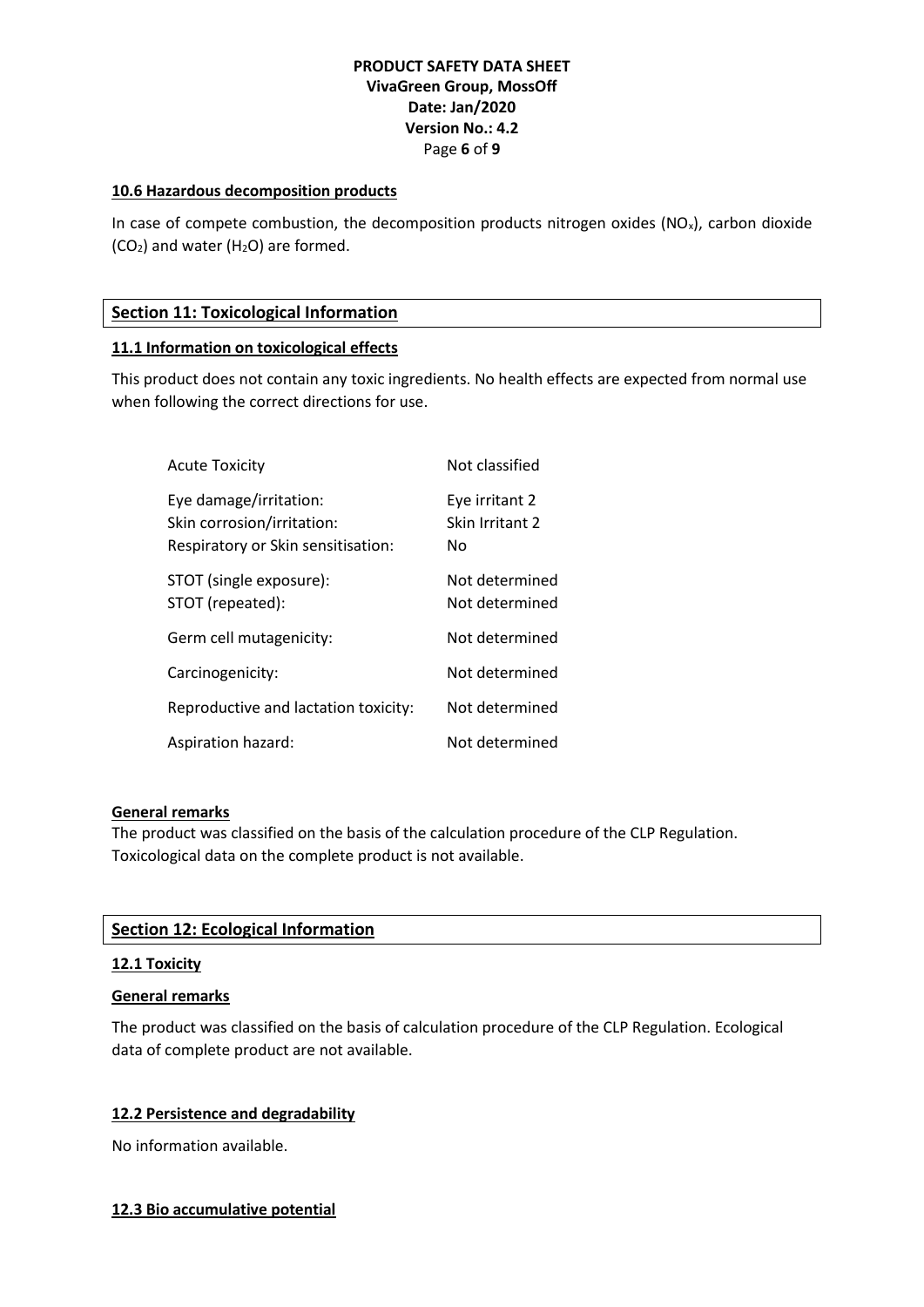# **PRODUCT SAFETY DATA SHEET VivaGreen Group, MossOff Date: Jan/2020 Version No.: 4.2** Page **7** of **9**

No information available.

## **12.4 Mobility in soil**

No information available.

## **12.5 Results of PBT and vPvB assessment**

This product is not identified as a PBT/vPvB substance.

## **12.6 Other adverse effects**

Ecological data of complete product are not available. Based on the calculation procedure of the CLP Regulation no ecological classification is required.

# **Section 13: Disposal Considerations**

#### **13.1 Waste treatment methods**

Disposal should be in accordance with local, state and federal regulations. Taking into consideration the local authority regulations, it may be land-filled or incinerated together with household refuse.

The used packing is only meant for packing this product; it should not be reused for other purposes. After usage, empty the packing completely.

# **Section 14: Transport Information**

#### **14.1 UN Number**

No information available.

#### **14.2 UN proper shipping name**

No information available.

#### **14.3 Transport hazard classes**

No information available.

#### **14.4 Packing group**

No information available.

#### **14.5 Environmental hazards**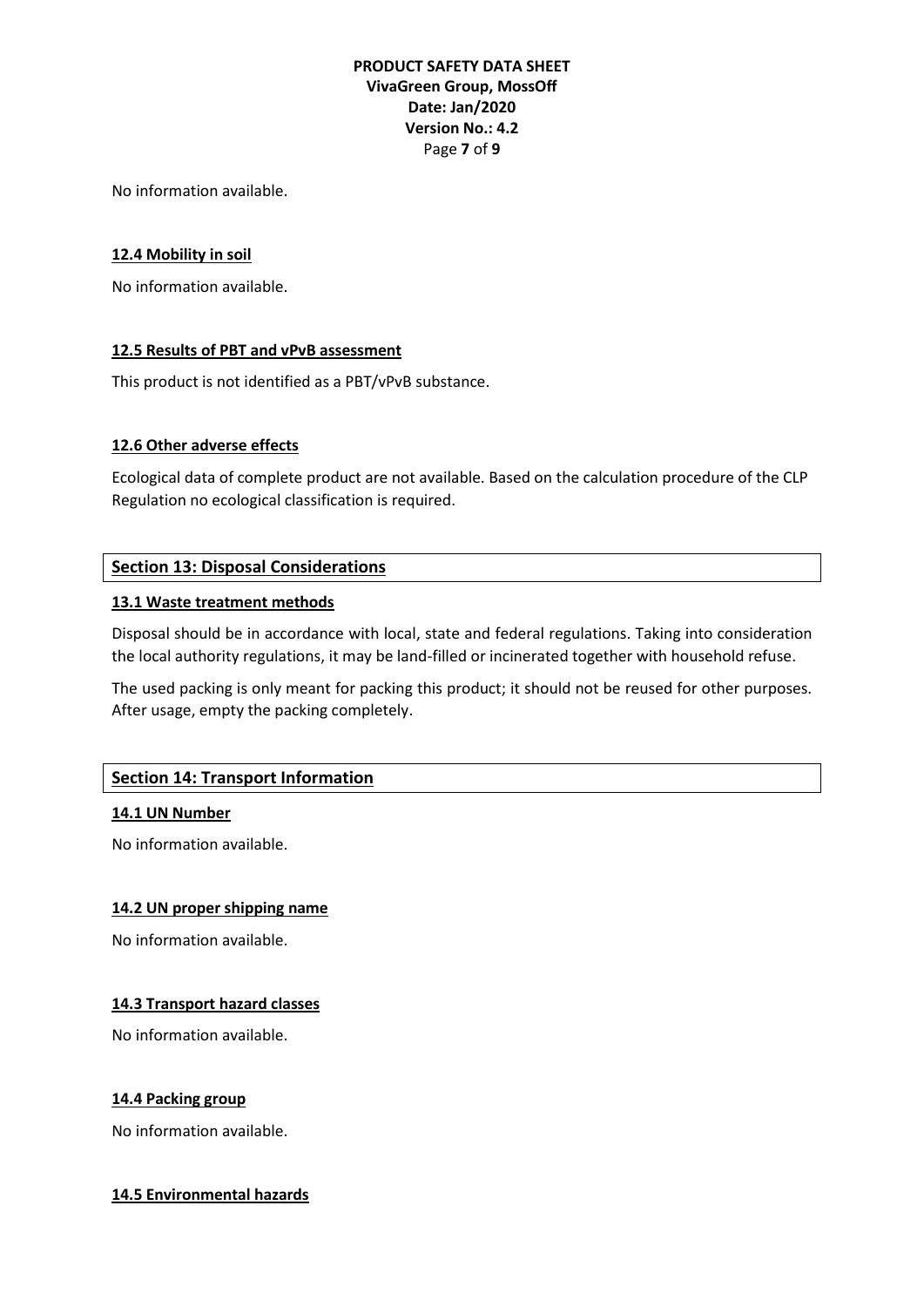# **PRODUCT SAFETY DATA SHEET VivaGreen Group, MossOff Date: Jan/2020 Version No.: 4.2** Page **8** of **9**

No information available.

## **14.6 Special precautions for user**

No information available.

## **Section 15: Regulatory Information**

**15.1 Safety, health and environmental regulations/legislation specific for the substance or mixture**

Not applicable.

#### **15.2 Chemical Safety Assessment**

A chemical safety assessment has been carried out for the substances in this mixture.

## **Section 16: Other Information**

Hazard statements:

- H314 Causes severe skin burns and eye damage.
- H315 Causes skin irritation.
- H319 Causes serious eye irritation.
- H218 Causes serious eye damage

#### Precautionary statements:

| P102: | Keep out of reach of children. |
|-------|--------------------------------|
|-------|--------------------------------|

- P264: Wash hands thoroughly after use.
- P280: Wear protective gloves/protective clothing/eye protection/face protection.

#### Precautionary statements response:

| P305 | IF IN EYES:                                                            |
|------|------------------------------------------------------------------------|
| P351 | Rinse cautiously with water for several minutes                        |
| P338 | Remove contact lenses, if present and easy to do so. Continue rinsing. |
| P337 | If eye irritation persists:                                            |
| P313 | Get medical advice/attention                                           |